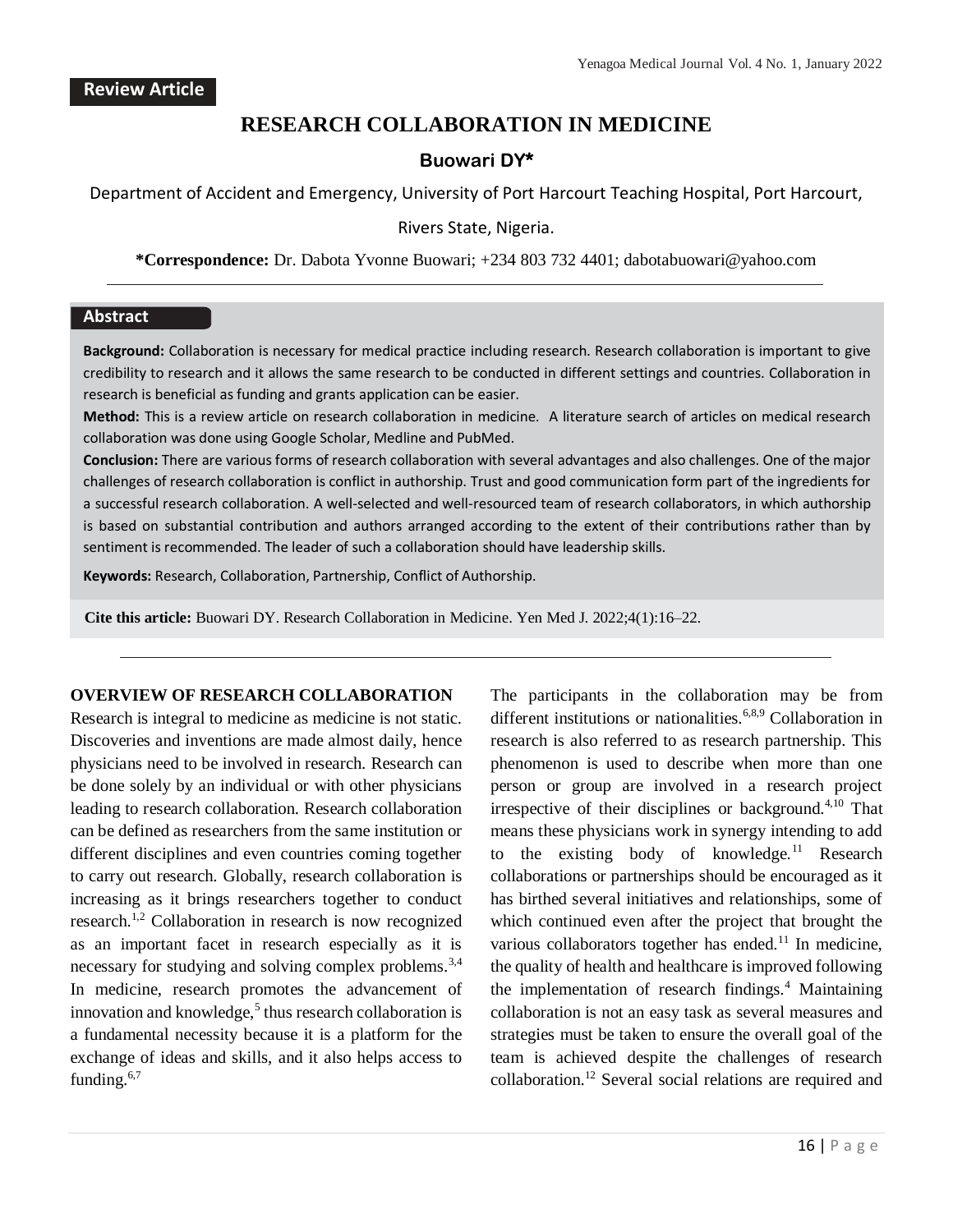everyone in the collaboration should be assigned specific roles.<sup>4</sup>

In research and clinical practice, collaboration is a term that is commonly used and it can occur at any level of training or the organizational structure of the health system.<sup>13</sup> The collaborators listen and learn from each other.<sup>13</sup> Medical science is enhanced by research collaborations,  $14$  hence it should be promoted.<sup>7</sup> The promotion of collaboration in research also involves a balance of power equality among the partners in the collaboration.<sup>7</sup>

In a study conducted by the British Academy, Royal Academy of Engineering and the Academy of Medical Science in 2017, 1286 fellows and recipients of grants were surveyed, 89% of the research participants said that collaboration in research had a positive impact on their career.<sup>14</sup> It shows that research collaboration is important. Following the establishment of a research partnership, strategies have to be taken for the maintenance of interest and enthusiasm in the network to achieve the desired goal.<sup>5</sup> Specific demands are required from each collaborator in the partnership.<sup>15</sup> Depending on the relationship established by the collaborators during the period of the research collaboration, communication amongst the collaborators may continue after the completion of the project that brought them together. $^{13}$ 

In the establishment of research collaboration, strategies should be taken at the beginning to prevent any sources of conflict. Some of the strategies that can be taken early in the collaboration business to prevent conflict from arising are:4,13

- 1. Having a plan and choosing a research topic that can be carried out within the stipulated time available for the collaboration.
- 2. Identifying people who are enthusiastic to be members of the research collaboration who at the commencement of the project are ready to work without any source of funding.
- 3. Setting roles and expectations at the commencement of the collaboration.
- 4. Having regular communication

The process of research collaboration involves planning, implementation and dissemination of the results of the research.<sup>12</sup> Planning may require consulting published literature on the topic before the commencement of the project.13,16 Researchers in high-income and low- and middle-income countries (LMICs) may collaborate to conduct studies that lead to the improvement of health and healthcare through high-quality research.<sup>17</sup>

## **TYPES OF RESEARCH COLLABORATION**

Research collaborations can be formal or informal.<sup>18-21</sup>

**Formal Research Collaboration:** Formal research collaboration is a partnership in which people are brought together under an organized umbrella, for instance a professional association. A member of a medical professional association or institution can be co-opted into a research collaboration because of their membership in the association. An example of a formal research collaboration is the Tehran University of Medical Sciences research collaboration $^{22}$ .

**Informal Research Collaboration:** This occurs when a group of people informally decide to conduct research. Members of an informal research collaboration may have known themselves by a mere acquaintance, by being colleagues or by meeting at a conference. They can also be members of other research collaborations.

Collaboration in research can also be classified as voluntary, consortia, federation, affiliation or merger.<sup>1</sup>

**Voluntary Research Collaboration:** This occurs when the collaborators willingly and voluntarily decide to join a research collaboration. An example is the Research Collaboration Network of the Nigerian Association of Resident Doctors (NARD). The Research Collaboration Network of NARD is a collaboration of researchers whose members are drawn from resident doctors who are members of the Nigerian Association of Resident Doctors.<sup>23-25</sup>

**Consortia Research Collaboration:** A research consortium is a form of collaboration in which various medical research groups come together to address a particular problem. The institutions can be within a country or from different countries. An example of this type of research collaboration is the Rheumatoid Arthritis MRC-ABPI (RA-MAP) Consortium.<sup>26</sup>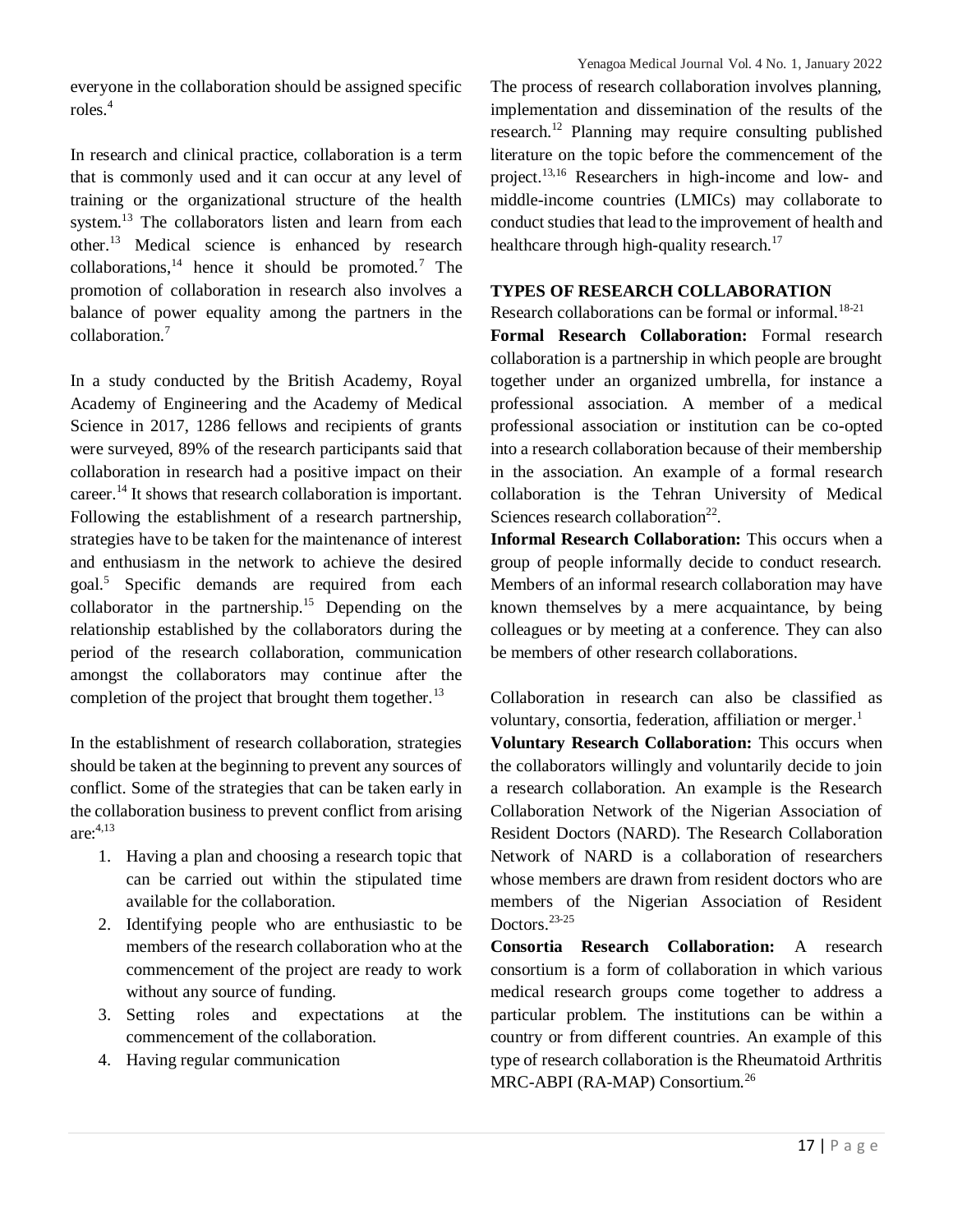**Affiliation Research Collaboration:** This occurs when members of the research collaboration are there due to their institutional affiliation.

Research collaboration also occurs at different levels; these are Interdisciplinary, Multi-disciplinary, Intradisciplinary, Trans-disciplinary, National and International.<sup>1,27-31</sup>

**Interdisciplinary:** This occurs when the research collaboration is made up of collaborators from different medical disciplines and specialties.32-35 This may be physicians of different medical and dental specialties, it can also be made up of different categories of healthcare workers who decide to conduct the research such as doctors, pharmacists, physiotherapists, laboratory scientists and nurses.

**Multidisciplinary:** This occurs when the collaboration comprises medical researchers of different medical specialties.<sup>36,37</sup> In this type of collaboration, each member of the research team uses their expertise to solve the problem before coming together as a team. The difference between interdisciplinary and multidisciplinary research collaboration is that in the multidisciplinary, the different teams that make up the research collaboration conduct their research individually and then come up with different results with other members of the research collaboration. While in interdisciplinary research collaboration, an attempt is made from the beginning of the collaboration to attempt to research to solve the research question.

**Intra-Disciplinary:** This occurs when physicians of the same medical discipline, department and specialty form the collaboration.<sup>38</sup>

**Trans-disciplinary:** This is similar to the multidisciplinary research collaboration as the research collaboration is made of research teams from different institutions. In this type of research collaboration, the collaborators are made up of teams of different medical and dental specialties.<sup>39-42</sup>

**National and International Research Collaboration:**  National research collaboration occurs where the collaborators reside and work in different parts of a country. In international research collaboration, the collaborators reside in different countries. International research collaboration is now common globally, therefore, receiving attention from policy makers. $^{14}$  In such teams, different cultural and methodological perspectives and approaches are brought by the collaborators, therefore widening the analysis and interpretation in providing a solution to the research problem.6,17

### **BENEFITS OF RESEARCH COLLABORATION**

There are several benefits of research collaboration.

- a. Exchange of Ideas and Knowledge;
	- Research collaboration leads to the exchange of ideas and knowledge among the collaborators of the team. This is because everyone brings their expertise to the collaboration. As a result, intellectual companionship and partnership  $\mathrm{occur.}^{1-4,7,14,17}$  This knowledge sharing makes tackling the research problems easier.
- b. Reduced Research Expense Per Collaborator; In research collaboration the expense on research per collaborator is reduced as the cost of the research will be shared amongst the collaborators instead of the cost borne only by one researcher.3,12,13,14,17
- c. Improved professionalism. $12-14$
- d. Access to international funds and grants since most research funding bodies will not want to give their money to individuals. $10,16,17,43$
- e. Research collaboration achieves a greater impact of the research results, especially when it is an international collaboration.<sup>9,15</sup>
- f. Better access to equipment and research.<sup>9</sup>
- g. Research collaboration is necessary for addressing complex research questions.<sup>3</sup>

## **CHALLENGES OF RESEARCH COLLABORATION**

Research collaboration has several advantages and also some ugly aspects.<sup>44</sup> Factors that foster good research collaboration include trust, $10,13,45$  respect for others in the collaboration, $10,13$  good communication, $4,10,14,45$  and accountability.

Some of the challenges of research collaboration are: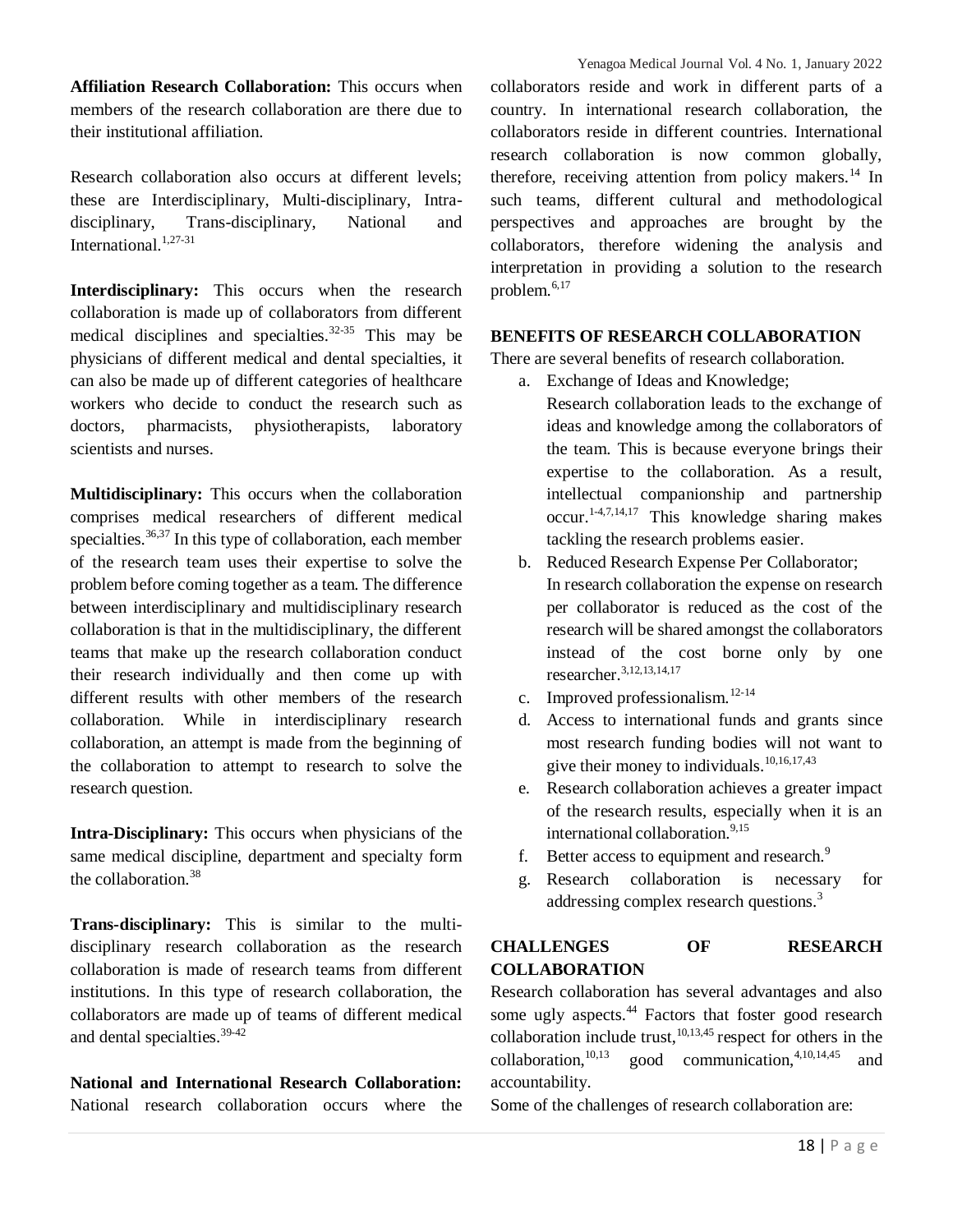- **1. Conflict in Authorship:** Authorship is an important source of conflict in research  $collaboration.<sup>46-48</sup>$  The criteria for authorship should be outlined from the beginning of the collaboration process before the commencement of the research project. Meaningful and sustainable contribution to the study should be made a criterion for authorship.<sup>12</sup> The order of names of the authors is very important because this can bring the research collaboration to a halt and there will be conflict.<sup>4</sup> If authorship was not determined at the beginning there may be problems in the future.
- **2. Group and Power Dynamics:** Group and power dynamics is a challenge in research collaboration.<sup>44</sup> This is because several dynamics can play out due to differences in character, personality, research interests and how people relate to other people. For example, a collaborator may invite friends and colleagues to join the collaboration without informing other members and can lead to conflict. Power dynamics can occur when there is favouritism by the leader of the collaboration on who is active while sidelining others. $49-51$  A leader of a collaboration would require leadership skills and should not exhibit any form of bias.
- **3. Guest and Ghost Authorship**: Guest and ghost authorship is a demerit of research collaboration.<sup>2,52-54</sup> Ghost authors are those who made a substantial contribution to the research but their names are not listed in the publication,<sup>55</sup> while guest authors are those who did not contribute to the publication but are listed as authors.2,56 This can cause serious conflict in the collaboration as no one who made a meaningful contribution to research will like their name missed out and be quiet about it.<sup>56</sup> The criteria for authorship should be authors that make a significant contribution<sup>57,58</sup> and not by sentiments.

### **CONCLUSION**

Collaboration in research is very important in the advancement of healthcare and improvement of medical knowledge. There are several types of research

collaboration and there are several benefits. Collaboration in research is not devoid of challenges despite its benefits. One of the major challenges of research collaboration is conflict in authorship. Trust and good communication form part of the ingredients for a successful research collaboration. A well-selected and well-resourced team of research collaborators, in which authorship is based on substantial contribution and authors arranged according to the extent of their contributions rather than by sentiment is recommended. The leader of such a collaboration should have leadership skills.

## **Conflict of Interest**

The author declared that there are no conflicts of interest

## **REFERENCES**

- 1. Bansal S, Mahendiratta S, Kumar S, Sarma P, Prahash A, Medli B. Collaborative research in the modern era: Need and challenges. *Indian J Pharmacol*. 2019;51(3): 137-139.
- 2. Kumar S. Ethical concerns in the rise of coauthorship and its role as a proxy of research collaboration. *Publication*. 2018;6(3):37.
- 3. Huang JS. Building research collaboration networks - An interpersonal perspective for research capacity building. *J Res Admin*. 2014;45(2):89-112.
- 4. Nystrom ME, Karftun J, Keller G, Gare BA. Collaboration and partnership research for the improvement of health and social services: researcher's experiences from 20 projects. *Health Res Policy Systems*. 2018;16:46.
- 5. Rahman GA. Scientific medical research and publication in Nigeria. *Nig J Surg Res*. 2005;7(3- 4):244-250.
- 6. Abramo G, D'Angelo CA, Solazzi M. Are researchers that collaborate more at the international level for performers? An investigation on the Italian university system. *J Informetrics*. 2011;5(1):204- 213. doi.10.1016/j.jei.2010.11.022.
- 7. Kerasidou A. The role of trust in global health research collaboration. *Bioethics*. 2018;33(4):495- 501. Doi:10111/bioe.12536.
- 8. Lezama-Solano A, Castro M, Chambers D, Timberg L, Koppel K, Chambers E, et al. Benefits, Challenges, and Opportunities of Conducting a Collaborative Research Course in an International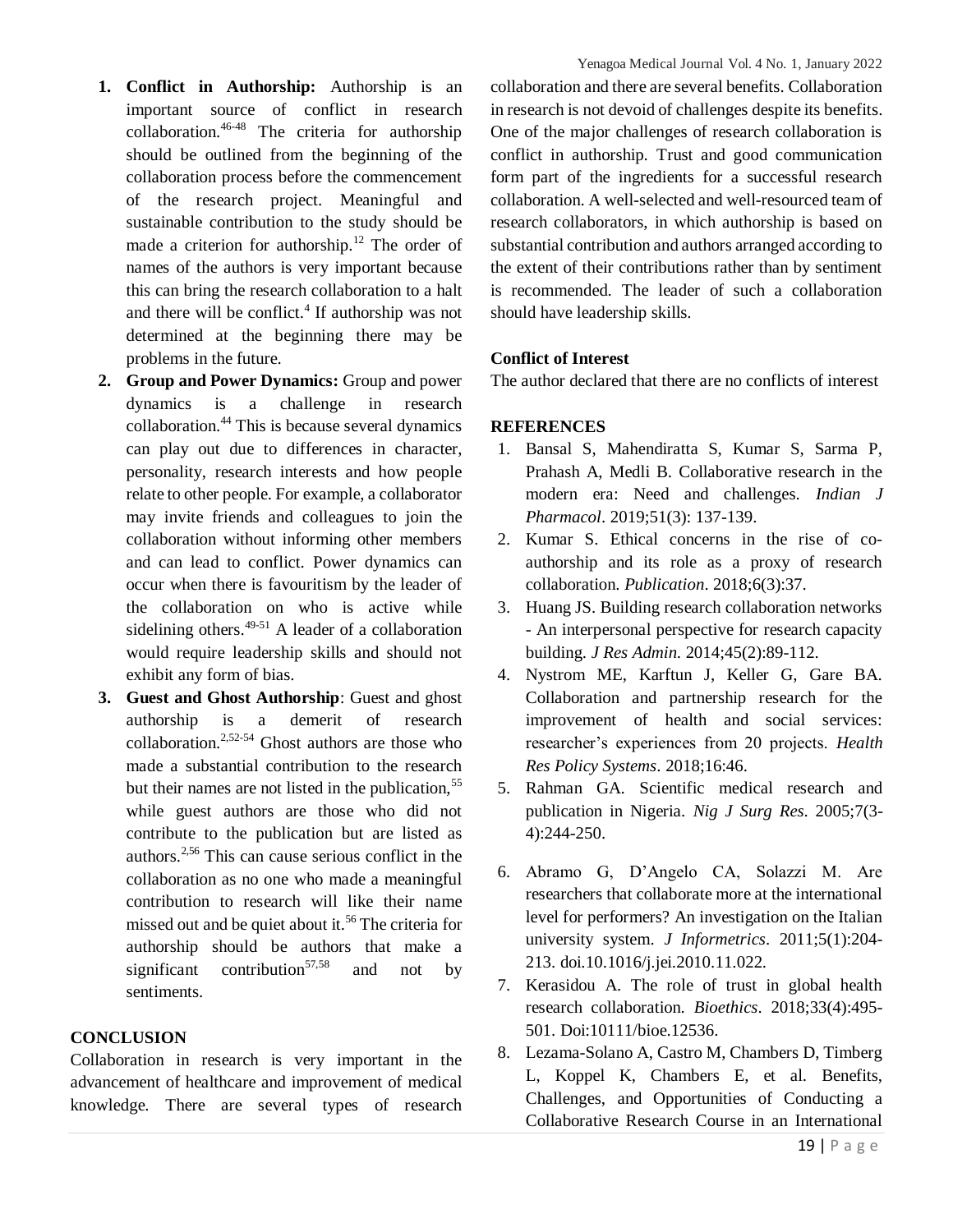University Partnership: A Study Case Between Kansas State University and Tallinn University of Technology. *J Food Sci Educ*. 2019;18:78-86. doi.10.1111/1541-43 29-12162.

- 9. Katsouyanni, K. Collaborative research: Accomplishments & potential. *Environ Health.* 2008;7:3. https://doi.org/10.1186/1476-069X-7-3.
- 10. Delgadillo LM. Best practices for collaboration research. *Fam Consumer Sci Res J*. 2016;45(1):5-8.
- 11. Katz JS, Martin BR. What is research collaboration? *Res Policy*. 1997;26:1-8.
- 12. Huggett KN, Gusic ME, Greenberg R, Ketterer JM. Twelve tips for conducting collaborative research in medical education. *Med Teacher*. 2011;33:713-718.
- 13. Green BN, Johnson CD. Inter-professional collaboration in research, education and clinical practice - working together for a better future education research service. *J Chinopr Educ*. 2015;19(4):1-10.
- 14. Royal Society, British Academy, Royal Academy of Engineering, Academy of Medical Sciences. The role of international collaboration and mobility in research: findings from a qualitative and quantitative study with fellows and grant recipients of the Royal Society, British Academy, Royal Academy of Engineering and the Academy of Medical Sciences. royalsociety.org. Available from: https://royalsociety.org/topics-

policy/projects/international-researchermobility/role-of-international-collaborationmobility-in-research/. Accessed February 27, 2022.

- 15. Varnai P, Rentel M, Davé M, De Scalzi M, Timmerman W, Rosemberg-Montes C, et al. The impact of collaboration: the value of UK medical research to EU Science and health. cruk.org. Available from: https://www.cancerresearchuk.org/sites/default/files /main\_report\_v8.pdf. Accessed February 27, 2022.
- 16. Cahill T, Fitzgerald J, Brass K, Parolin C, for the Australian Academy of the Humanities. Measuring the value of international research collaboration: Report prepared for the Department of Industry and Science. humanities.org.au. Available from: https://www.humanities.org.au/wp-

content/uploads/2017/04/AAH\_Measuring-Value-2015.pdf. Accessed February 27, 2022.

- 17. Murray M, Mubiligi J. An approach to building equitable global health research collaborations. *Ann Glob Health*. 2020;18(1):126-131.
- 18. Olmos-Penuela J, Molas-Gallart J, Castro-Martnez E. The role of informal collaborations in the social sciences and humanities. Paper presented at: Eu-SPRI Forum Conference: Management of Innovation Policies; April 10, 2013; Madrid, Spain. https://digital.csic.es/bitstream/10261/132012/4/Ol mosInformality.pdf. Accessed February 28, 2022.
- 19. Mydin F, Radin A. Rahman RSA, Wan Mohammad WMR. Research collaboration: enhancing the research skills and self-confidence of early career academics. *Asian J Univ Educ*. 2021;17(3):142-153.
- 20. Vabø V, Alvsvåg A, Kyvik S, Reymert I. The establishment of formal research groups in higher education institutions. *Nordic J Stud Educ Policy*. 2016;2-3:33896. DOI: 10.3402/nstep.v2.33896.
- 21. Kyrik S, Reymert I. Research collaboration in groups and networks: differences across academic field. *Scientometrics*. 2017;113:951-967. Doi.10.1007/s11192-017-2497-5.
- 22. Mijdzadeh R, Nedjat S, Gholami J, Nedjat S, Maleki K, Qorbani M et al. Research collaboration in Tehran University of Medical Sciences: two decades after integration. *Health Res Policy Syst*. 2009;7:8. doi,1186/1478-4505-7-8.
- 23. Kanmodi K, Ekundayo O, Adebayo O, Efuntoye O, Ogunsuji O, Ibiyo M et al, on behalf of Research Collaboration Network (RCN). Challenges of residency training and early career doctors in Nigeria study (CHARTING STUDY): a protocol paper. *Niger J Med*. 2019;28(2):198-205.
- 24. National Association of Resident Doctors. Initiative trainee research collaboration network: a NARD initiative in Nigeria. Abuja, Nigeria: National Association of Resident Doctors of Nigeria (NARD); 2019.
- 25. Ibiyo M, Ekundayo OO, Kanmodi KK, Olaopa O, Amoo A, Egbuchulem IK et al. Experiences of investigators in a trainee-led research collaboration among early-career doctors in Nigeria (CHARTING STUDY). *Yen Med J*. 2021;3(1):59-66.
- 26. Cope AP, Barnes MR, Belson A, Bints M, Brockbank S, Bonachela-Capdevila F, et al. The RA-MAP Consortium: a working model for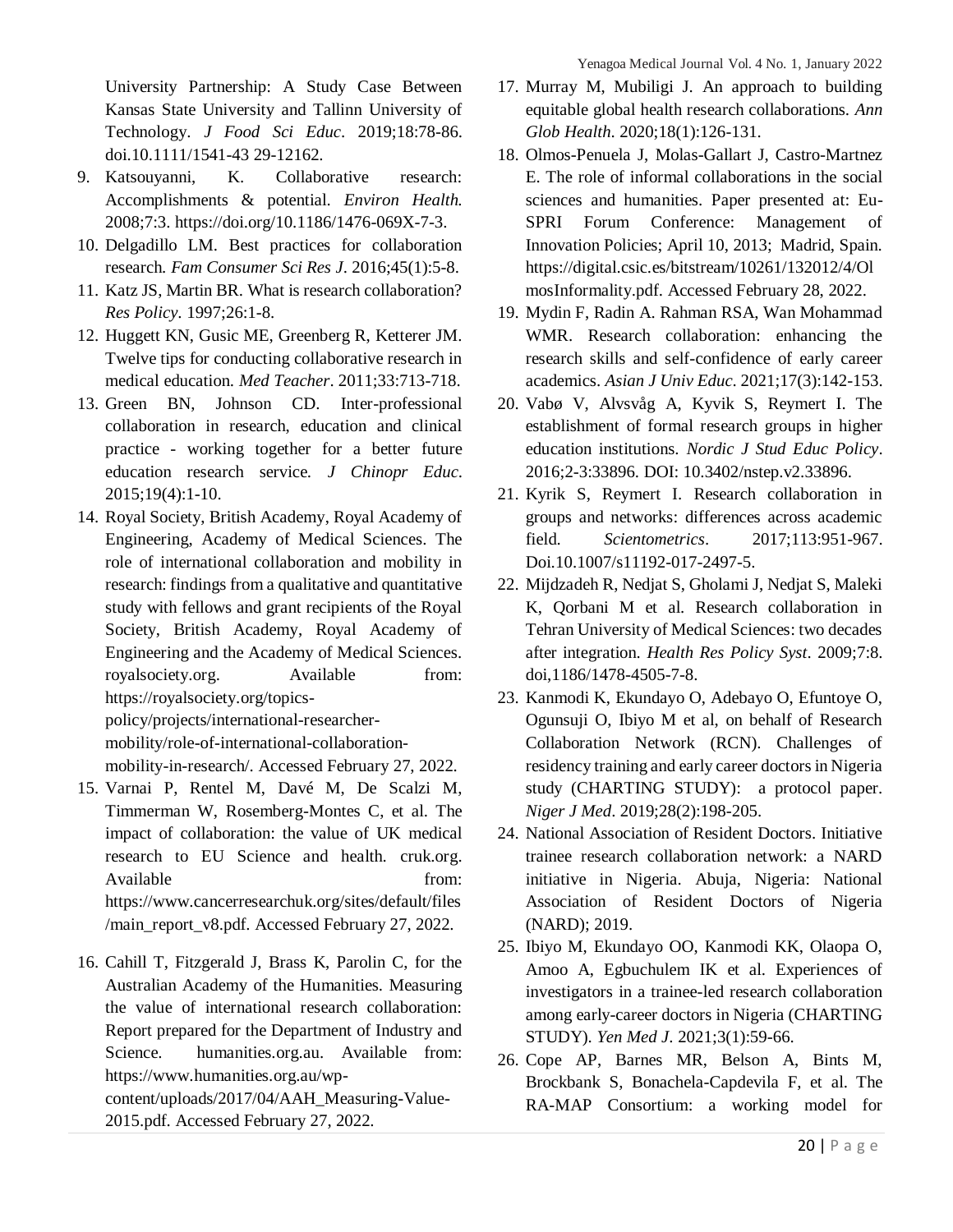Yenagoa Medical Journal Vol. 4 No. 1, January 2022

academia-industry collaboration [published correction appears in Nat Rev Rheumatol. 2018 Jan 24;14 (2):119]. *Nat Rev Rheumatol*. 2018;14(1):53- 60.

- 27. Okpu T, Obiora JN. International research collaboration and national development: the Nigerian experience. *Int J Adv Res Soc Eng Dev Strat*. 2014;2(1):13-19.
- 28. Neuhauser, L., Richardson, D., Mackenzie, S., Minkler, M. Advancing transdisciplinary and translational research practice: Issues and models of doctoral education in public health. *J Res Pract*. 2017;3(2):Article M19. http://jrp.icaap.org/index.php/jrp/article/view/103/9 7.
- 29. Abramo, G., D'Angelo, C.A., Di Costa, F. The effect of multidisciplinary collaborations on research diversification. *Scientometrics*. 2018;116(1):423- 433. DOI: 10.1007/s11192-018-2746-2.
- 30. Bruhn JG. Beyond discipline: creating a culture for interdisciplinary research. Integr Psychol Behav Sci. 1995;30(4):331-341.
- 31. Stock P, Burton RJF. Defining terms for integrated (multi-inter-trans-disciplinary) sustainability research. *Sustainability*. 2011;3:1090-1113. doi:10.3390/su3081090.
- 32. Departure Point: Our approach to Interdisciplinarity. In: Lyall C, Bruce A, Tait J, Meagher L. Interdisciplinary Research Journeys: Practical Strategies for Capturing Creativity. London: Bloomsbury Academic; 2011:7–24.
- 33. Krishnan A. Five strategies for practicing interdisciplinarity. NCRM Working Paper. Southampton, UK: National Centre for research methods; 2009.
- 34. Aarts E, Valcke P, Wilthagen T. A time for interdisciplinarity. A Tilburg university essay on interdisciplinarity. Tilburg, Netherlands: Tilburg University; 2018.
- 35. Qin J, Lancester FW, Allen B. Types and levels of collaboration in interdisciplinary research in the sciences. *J Am Soc Infor Sci*. 1997;48(10):893-916.
- 36. Lustig LC, Ponzielli R, Tang PS, et al. Guiding principles for a successful multidisciplinary research collaboration. Future Sci OA. 2015;1(3):FSO7.
- 37. Zuo Z, Zhao K. The more multidisciplinary the better? - the prevalence and interdisciplinarity of research collaborations in multidisciplinary institutions. *J informatics*. 2018;12(3):736-756.
- 38. Lee JY, Chung E. Citation impact of collaboration from intra- and inert- disciplinary perspectives: a case study of Korea. *J Inf Sci Theory Pract*. 2018;6(1):65-82.
- 39. Misra S, Hall K, Feing A, Stipelman B, Stokols D. Collaborative processes in transdisciplinary research. In: Kirst M, Schaefer-McDaniel N, Hwang S, O'Campo P, eds. Converging disciplines: a transdisciplinary research approach to urban health. New York: Springer; 2011:97-110.
- 40. Fuqua J, Stokols D, Gress J, Phillips K, Harvey R. Transdisciplinary collaboration as a basis for enhancing the science and prevention of substance use and misuse. *Subst Use Misuse*. 2004;39(10- 12):1457-1514.
- 41. Rosenfield, P.L. The potential of transdisciplinary research for sustaining and extending linkages between the health and social sciences. *Soc Sci Med*. 1992;35:1343-1357.
- 42. Hadern GH, Biber-Klemm S, Grossenbacher-Mansuy W, Hoffmann-Riem H, Joye D, Pohl C, et al. The emergence of transdisciplinarity as a form of research. In: Hadorn GH, Hoffmann-Riem H, Biber-Klemm S, Grossenbacher-Mansuy W, Joye D, Pohl C, et al, eds. Handbook of transdisciplinary research. Berlin/Heidelberg, Germany: Springer; 2008:19-39.
- 43. Geriatric Medicine Research Collaborative. Innovations in geriatric medicine: inception and dissemination of national trainee-led research collaboration. Royal College of Physicians. *Future Healthc J*. 2019;6(S1):118. DOI: 10.7861/futurehosp.6-1-s118.
- 44. Abou-Ali A, Ludwig-Maximilians A, Dziubinska A, Gracia AP, Panstain AM, Grimm AL, et al. Research collaborations, a guide for early career researchers by early career researchers. LERU Doctoral Summer School building research capacity and collaborative global community. The University of Edinburg.
- 45. Keraniniyage K, Amaratunga D, Haigh R. Achieving success in collaborative research; the role of virtual research environments. *J Inter Tech Construction*. 2020;14:59-69.